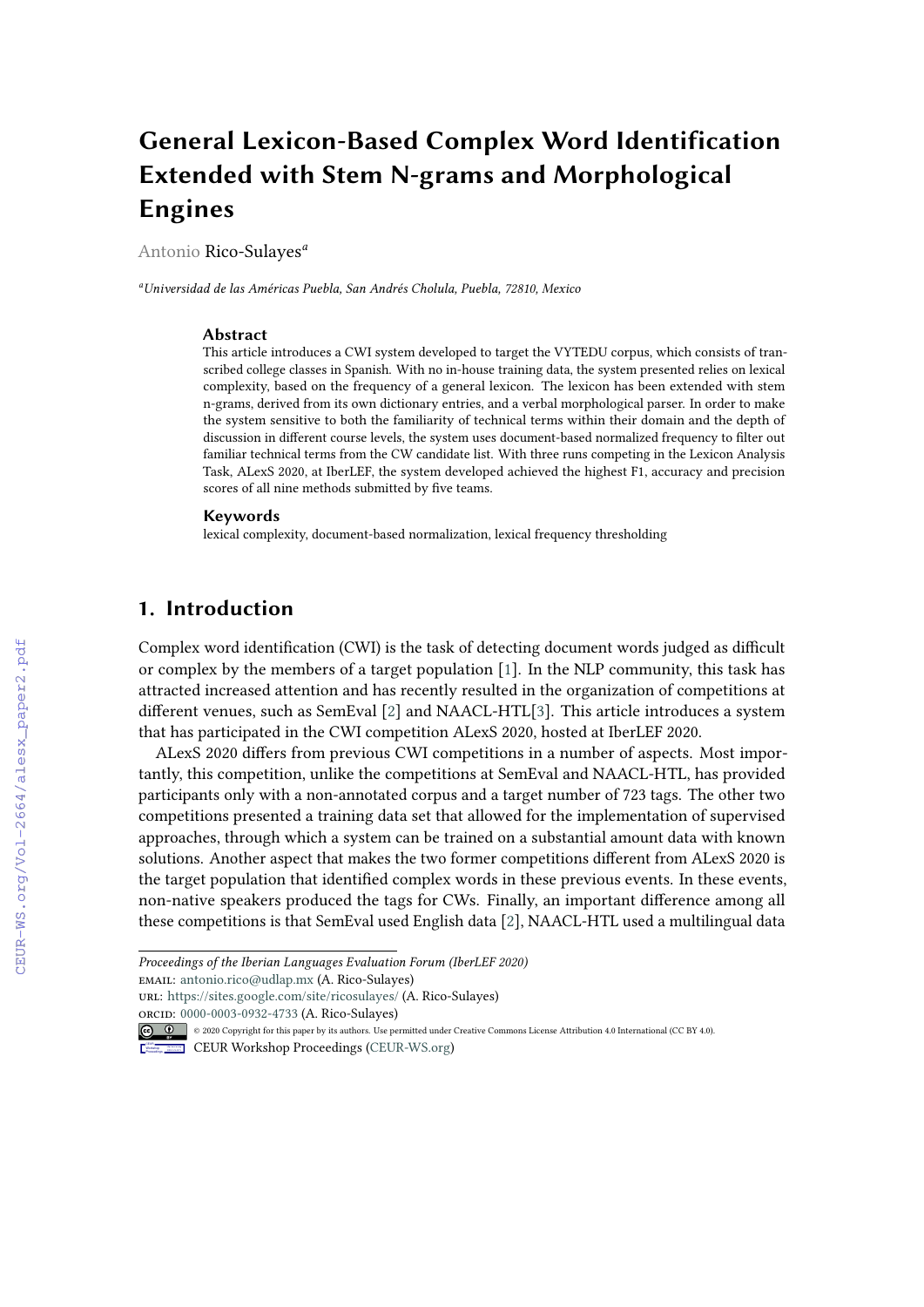set that included four target languages (English, German, Spanish, and French) [\[3\]](#page-7-0), and ALexS 2020 focused on Spanish data.

As for the system developed, this article introduces a CWI system based on the use of frequent lexical items in a general lexicon. In the context of CWI, this kind of approach is also called lexical complexity based on frequency [\[1\]](#page-7-1). Lexicon-based classification/detection has also been pervasive in various areas of computational linguistics [\[4\]](#page-7-2). Among the areas that have benefited from this approach for a number of years are sentiment analysis and opinion mining [\[5,](#page-7-3) [6\]](#page-7-4). The general lexicon-based CWI system developed here has been extended through a number of modules. Extending lexicons for classification has also been a widely used technique to improve automatic classification and detection [\[4\]](#page-7-2). A first, simple extension added proper names and internet-related vocabulary to the general lexicon. In a more elaborate extension, a second module was populated by stem n-grams derived from the general lexicon's own frequent dictionary entries. The most common verbs with all their conjugated forms, as produced by an online morphological engine, are also added to a third filtering module, which has a morphological parser of its own to deal with compound verbal forms containing enclitic pronouns (such as mándamelo, 'pay it to me'). These three elements (the general lexicon frequencies complemented by proper names and technology-related vocabulary, the stem n-grams, and the verbal morphological parser) have the goal of filtering out implausible CW candidates from the system. Finally, a review of the distribution of CW candidates in their source documents, based on normalized frequency, allows us to determine whether a given candidate should be excluded from the final CW list despite being a technical term. This can be considered a document-based variation of what [\[1\]](#page-7-1) calls lexical frequency thresholding. The interaction of all these modules allows the system to produce a CW candidate list without ever using any previously annotated data.

## **2. Data**

The system has been applied to a corpus of 55 files, with 68,618 tokens and 8,084 types. These files represent transcriptions of videotaped classes at the University of Guayaquil, in Ecuador. This corpus, which is a developers' version, does not have any annotations. It has been derived from the VYTEDU-CW corpus, which is annotated for the presence of CWs [\[7\]](#page-7-5). As announced to competing teams, the annotated corpus has 723 tags.

Since there is not a training, annotated corpus available for the development of the CWI system, it was not possible to develop a supervised learning system based on an in-house data set. Besides this special challenge of the ALexS 2020 competition, there are two additional challenges unique to this event, as compared to other CWI competitions. First, CWs have to be considered within their genre. Namely, technical terms should be excluded from the identification if they are commonly used in their domain. Second, this genre-based exclusion of technical terms should also be dependent upon the depth of discussion in each transcribed video, as different classes on the same topic may represent different course levels.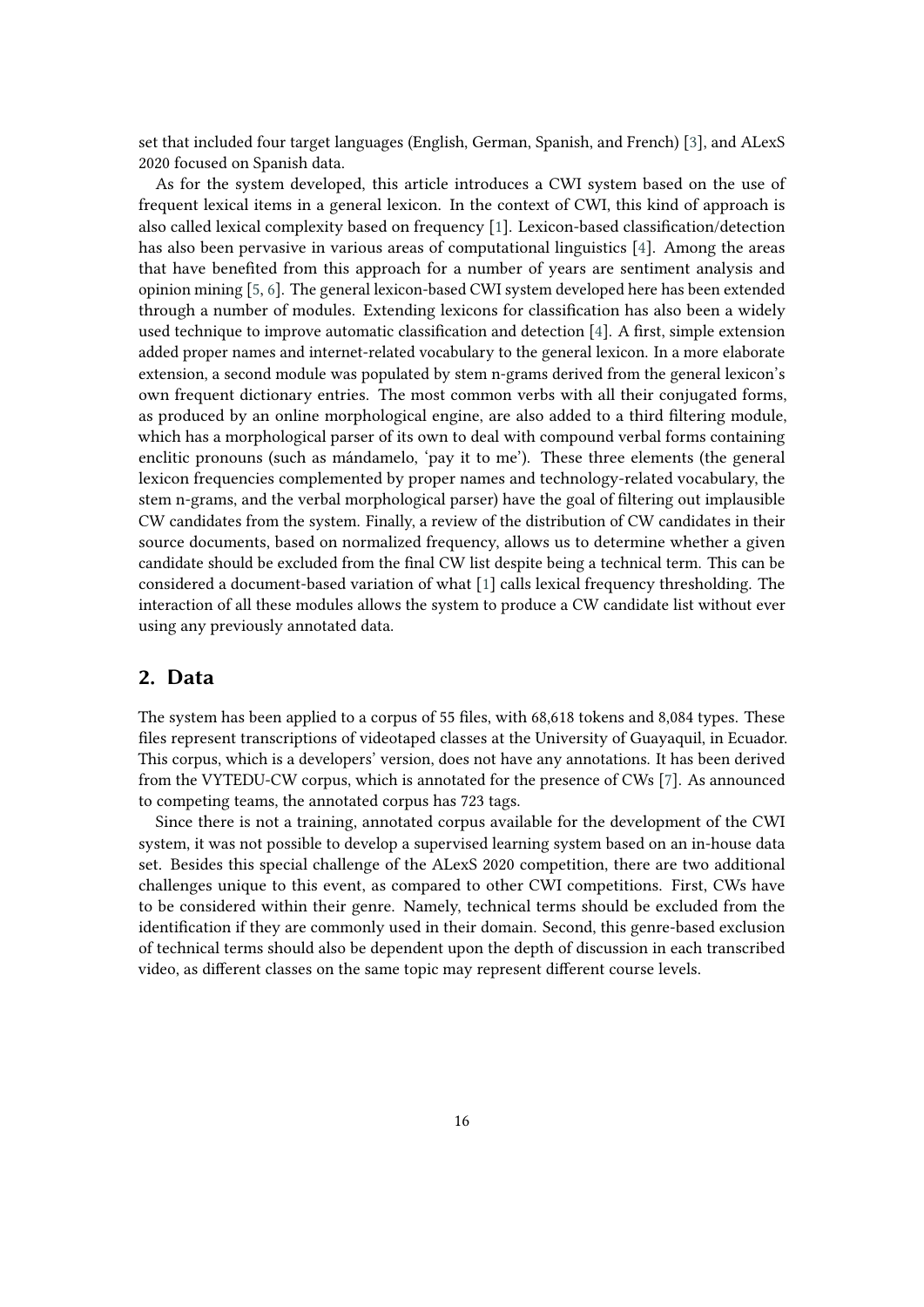## **3. Methods**

In order to tackle the task of CWI without any previously annotated data, the system presented in this section uses a general lexicon-based approach expanded with a dictionary of stem ngrams and a dictionary of verbal forms, which uses the conjugation produced by an online morphological engine. These three dictionaries rely on a number of parameters that either expand or reduce the number of lexical items employed in the task. Finally, to be sensitive to the genre-based exclusion of technical terms common within their domain, the system uses a calculation of document-normalized frequency, as a document-based lexical frequency thresholding. All of these modules, the three dictionaries and the normalized frequency-based exclusion of technical terms, are explained in the rest of this section.

#### **3.1. CWI system components**

The first module of the proposed system uses a dictionary of general Spanish. The dictionary is derived from the total list of types in Corpus de Referencia del Español Actual (CREA) [\[8\]](#page-7-6). This general lexicon corpus has 152,558,294 tokens and 737,799 types, appearing in documents from 22 Spanish-speaking countries. This list was pre-processed to eliminate various lexical types, such as numerical data (which included dates and quantities). After pre-processing this list, several experiments were conducted to filter out CW candidates from the VYTEDU corpus based on the most frequent dictionary entries of this lexicon. After several experiments, it was determined that the ideal size of the dictionary to filter out CW candidates was between 50,000 and 75,000 lexical entries. Experiments with a 25,000-lexical entry dictionary revealed that too many common words became CW candidates, and a 100,000-lexical entry dictionary excluded too many CWs that appeared to be acceptable candidates. Since the documents in CREA date from 1975 to 2004, this first general lexicon was extended with an internet vocabulary [\[9\]](#page-7-7) and a list of common first names [\[10,](#page-7-8) [11,](#page-7-9) [12\]](#page-7-10), which were noted in the first few experiments. A list of last names was not included as they sometimes are part of academic concepts, such as in the Doppler Effect or Chomsky Hierarchy.

The second module of the system developed includes the extension of the first original dictionary without the extensions just mentioned. This module extracts the most common stem n-grams from the original dictionary lexical entries. Testing the system suggested that best conditions for this module were reached when using 5-grams with a minimum frequency between six and 12 instances. A third module also expands the first general lexicon using the output from the online morphological conjugator in Diccionario de la Lengua Española (DLE) [\[13\]](#page-7-11), although it also works with the output of other morphological engines. This last module uses only the conjugation of the most common verbs, as derived from the list of types in the first module. The module also includes a number of morphological rules to check if a CW candidate is a compound verb form with enclitic pronouns and filters it out if this is the case.

Finally, the fourth module attempted to respond to two additional challenges announced by the competition organizers: adjusting CWI systems to reject technical terms that are commonly used in their domain and considering the depth of discussion that can make technical terms more or less complex at different course levels. In order to respond to these challenges, the system uses a document-based lexical frequency thresholding, implemented in the form of a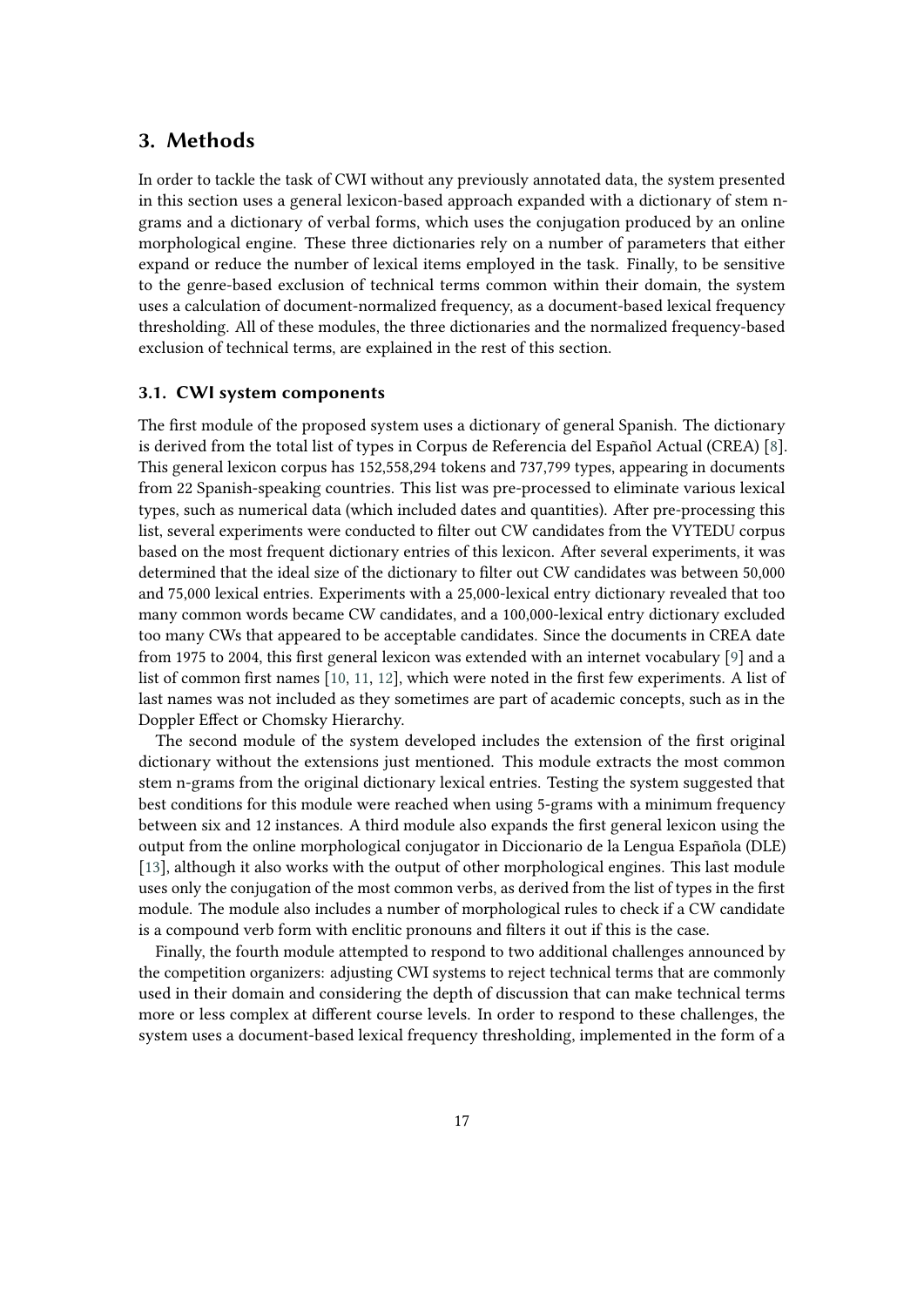**Table 1** Effects of lexical complexity values on the number of CW candidates

| Lexical complexity         | Number of CW candidates |
|----------------------------|-------------------------|
| 50,000 most frequent types | 807                     |
| 62,500 most frequent types | 647                     |
| 75,000 most frequent types | 531                     |

document-based normalized frequency. This normalized frequency, normFreq, is calculated with formula (1) as shown below. This formula assumes the following conditions: given a corpus *C* with *m* number of documents,  $C = d_1, d_2, ..., d_m$ , any given document in the corpus has *n* number of words,  $d \in C = w_1, w_2, ..., w_n$ , and *j* number of types  $d \in C = t_1, t_2, ..., t_j$ , and any given type in the document has *k* number of instances or tokens in the document  $t \in d = i_1, i_2, \dots, i_k.$ 

$$
normFreq(t \in d) = \left(\frac{k}{n}\right) \left(\frac{\sum n \sum d \in C}{m}\right) \tag{1}
$$

The normalized frequency for any CW candidate is obtained by dividing its number of instances by the number of words in the document. Then, the result is multiplied by the average number of words per document in the corpus.

The following section explains how these four modules can be adjusted to produce CW lists of different lengths, depending on how their selection parameters are manipulated. Through this manipulation, the system attempts to extract the targeted 723 CWs using different values for the modules presented. For ALexS 2020, three runs have been submitted for the task evaluation.

#### **3.2. Parameter Combinations for Tested Approaches**

For each of the four modules formerly described, three different options were selected to produce a CW candidate with a number of elements as close as possible to the target figure of 723. In the lexicon module, three dictionary sizes were used, with 50,000, 62,500, and 75,000 lexical elements. In order to appreciate the effects of changing the number of words in the first module, Table 1 shows the number of CW candidates extracted when changing the size of the general lexicon dictionary, while keeping the stem n-gram minimum frequency at 5 and the normalized frequency greater than 3. Table 1 shows that, as one would expect, using more frequent types in the dictionary from module one filters out more CW candidates, decreasing the size of the extracted list.

Since the size of the dictionary for module one was tested and decided on first, modules two (and eventually module four) became rather dependent on the lexical complexity values implemented in the first module. As to the effects of using more or less frequent stem n-grams, Table 2 shows the effect of using a minimum stem n-gram frequency of 5, 8, and 12, while keeping the lexicon dictionary size at 75,000 entries and the normalized frequency greater than 3. As shown in Table 2, the effect of using stem n-grams that are more frequent eliminates n-grams from the dictionary in module two and produces lists with more CW candidates, i.e., when there are fewer patterns to filter out CWs, the list of these grows.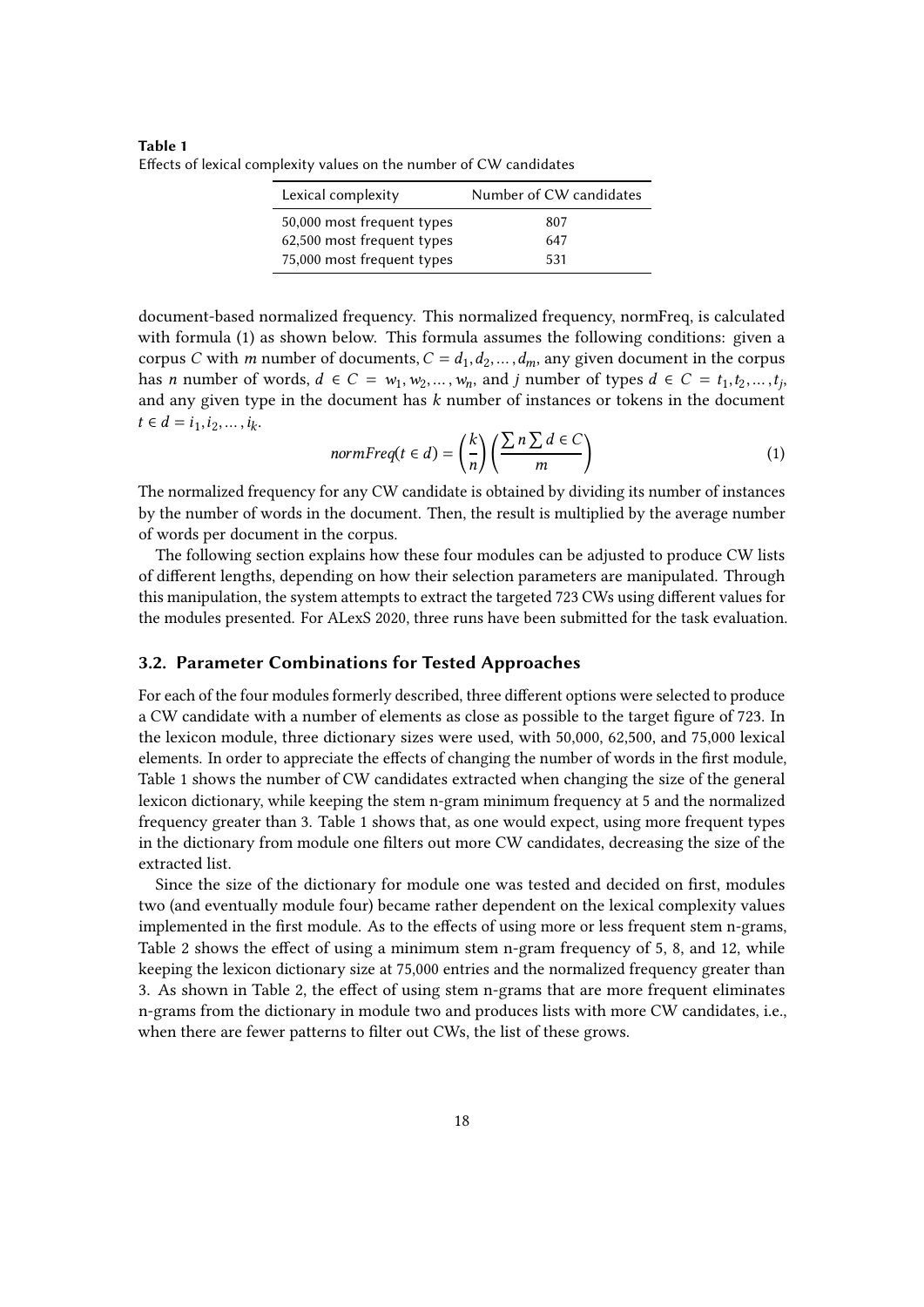#### **Table 2**

| N-gram frequency |       | Number of n-grams Number of CW candidates |
|------------------|-------|-------------------------------------------|
| Min freq $>= 5$  | 3,232 | 531                                       |
| Min freq $>= 8$  | 1,855 | 596                                       |
| Min freq $>= 12$ | 1.141 | 647                                       |

Effects of stem n-gram minimum frequency on the number of CW candidates

#### **Table 3**

Effects of normalized frequency on the number of CW candidates

| Normalized frequency values Number of CW candidates |     |
|-----------------------------------------------------|-----|
| Normalized freq $\lt$ 2                             | 549 |
| Normalized freq $<$ 3                               | 647 |
| Normalized freq $\lt$ 4                             | 695 |

#### **Table 4**

Configuration of three runs competing at ALexS 2020

| Run | Approach parameters                                                | Number of CWc |
|-----|--------------------------------------------------------------------|---------------|
|     | 50,000 entry lexicon, stem minfreq = $6(1,737)$ , normalFreq < 2.1 | 720           |
|     | 62,500 entry lexicon, stem minfreq = $8(1,549)$ , normalFreq < 3.6 | 726           |
| 3   | 75,000 entry lexicon, stem minfreq = 12 (1,141), normalFreq < 6    | 724           |

As for module 3, no parameters were changed in this case. In general, the ultimate goal was to have as many frequent verbs as possible. The final dictionary included all conjugated forms for slightly over one hundred frequent verbs.

Module four at the end also became dependent on module one. The effects of changing the document-based normalized frequency can be observed in Table 3. This table shows the effects of using a general lexicon dictionary with 62,500 types and a stem n-gram minimum frequency of 5, while alternatively using a normalized frequency greater than 2, 3, and 4. Table 3 shows that the greater the minimum value of normalized frequency, the more CW candidates are extracted. This is because when the system uses a larger frequency value, only CWs of very frequent types are eliminated from the list, and this produces a larger list of candidates.

As mentioned before, the size of the general lexicon dictionary was first tested and chosen. Then, module two and four were manipulated until three dictionaries of 50,000, 62,500, and 75,000 entries produced a list with a number of CWs as close as possible to the 723 target figure. The three resulting configurations of the system are shown in Table 4. The first run listed in Table 4 uses a dictionary of 50,000 entries, a stem n-gram minimum frequency of 6, which produces 1,737 stems, and a normalized frequency greater than 2.1. These settings produced a CW candidate list of 720 items. The equivalent values for the two other runs are also shown in this table.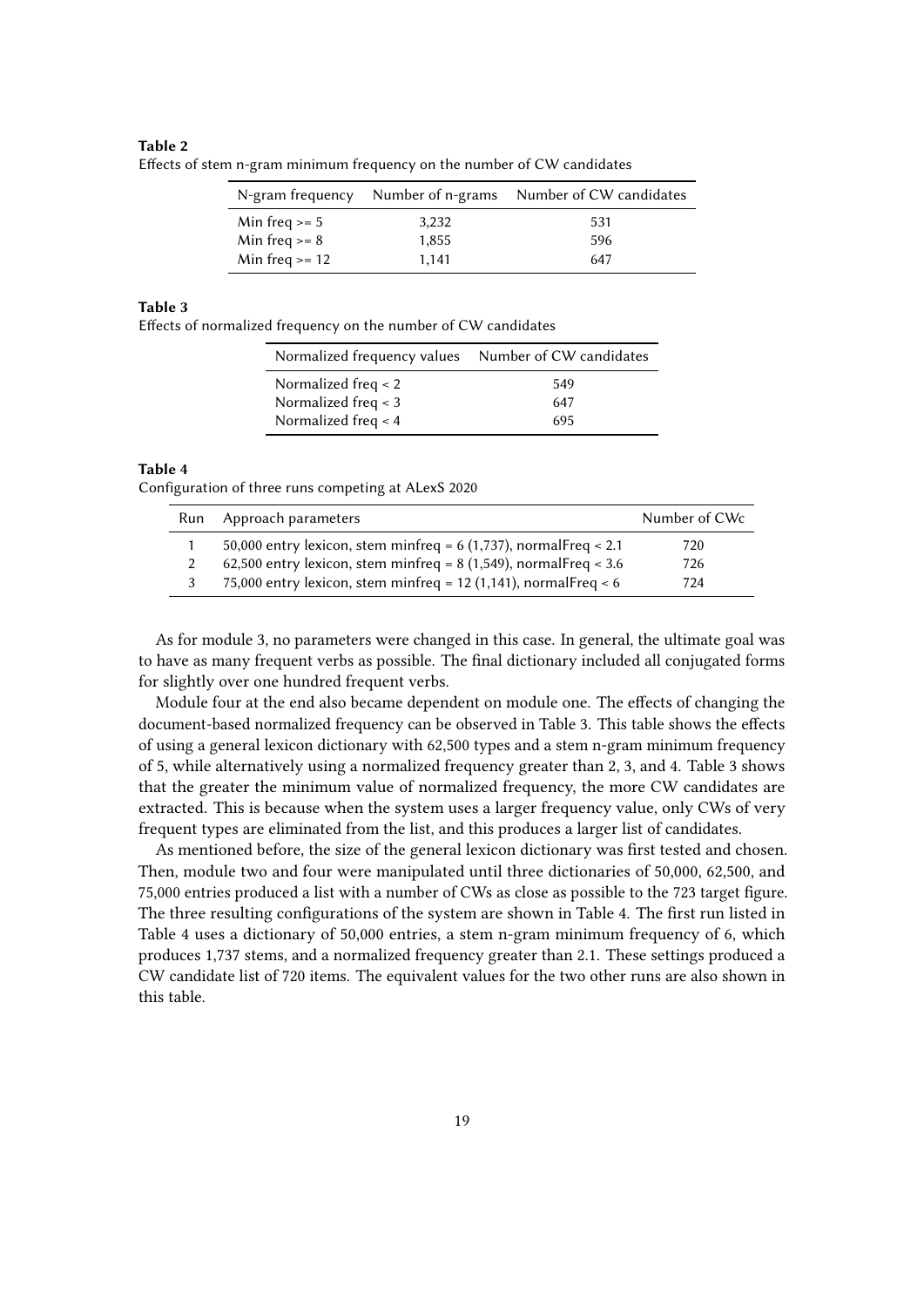**Table 5** Confusion matrix for run 2

| $n = 68,621$  | $Predicted = Yes$ | $Predicted = No$ |
|---------------|-------------------|------------------|
| Actual = Yes  | $TP = 248$        | $FN = 846$       |
| $Actual = No$ | $FP = 478$        | $TN = 67,049$    |

### **4. Analysis of results**

Five teams submitted a total of nine solutions to the CWI task in ALexS 2020. The results for all the competing methods were presented and compared in terms of four different metrics: accuracy, precision, recall and F1. The main goal of a CWI task is to detect and locate the words previously identified as complex by a target population. Therefore, every time that word is identified as complex by the system, if it was also identified as such by the population, it represents a true positive (TP). If the target population did not identified this word, the system has produced a false positive (FP) instead. In a similar fashion, words identified as non-complex by both the system and the population are true negatives (TN), and words that the system identifies as non-complex, but the population as complex, are false negatives (FN). Table 5 shows the confusion matrix with these values for run 2 in Table  $4$  – this configuration achieved the highest accuracy, precision, and F1 of all models submitted to the competition, as discussed further below in this section.

Using the information from Table 5, an accuracy of 0.98 is obtained solving for formula (2). Formula (3) renders a precision of 0.34, formula (4) produces a re-call value of 0.23, and with formula  $(5)$ , an F1 of 0.27 is obtained [\[14\]](#page-7-12).

$$
accuracy = \frac{TP + TN}{TP + FP + TN + FN}
$$
 (2)

$$
precision = \frac{TP}{TP + FP}
$$
 (3)

$$
recall = \frac{TP}{TP + FN} \tag{4}
$$

$$
F1 = \frac{2 * (precision * recall)}{precision + recall}
$$
 (5)

The former values for run 2 can be observed in the first row of Table 6, which summarizes the evaluation of the five teams and their nine runs or methods submitted to the event organizers. The methods in this table have been sorted according to F1, which synthesizes in one figure both, precision and recall, and is included in the rightmost column of the table. As shown in Table 6, taking into account F1 scores, the three runs resulting of applying the system here developed obtained the first, second, and third best results at ALexS 2020. Another important value that is often taken into account to measure the overall performance of a classification/detection system is accuracy. This metric combines all the correct judgements in which a complex word is labeled as such by the system (TP), and all the judgements in which all non-complex words are correctly labeled with this category (TN). In this metric, the three runs obtained also the three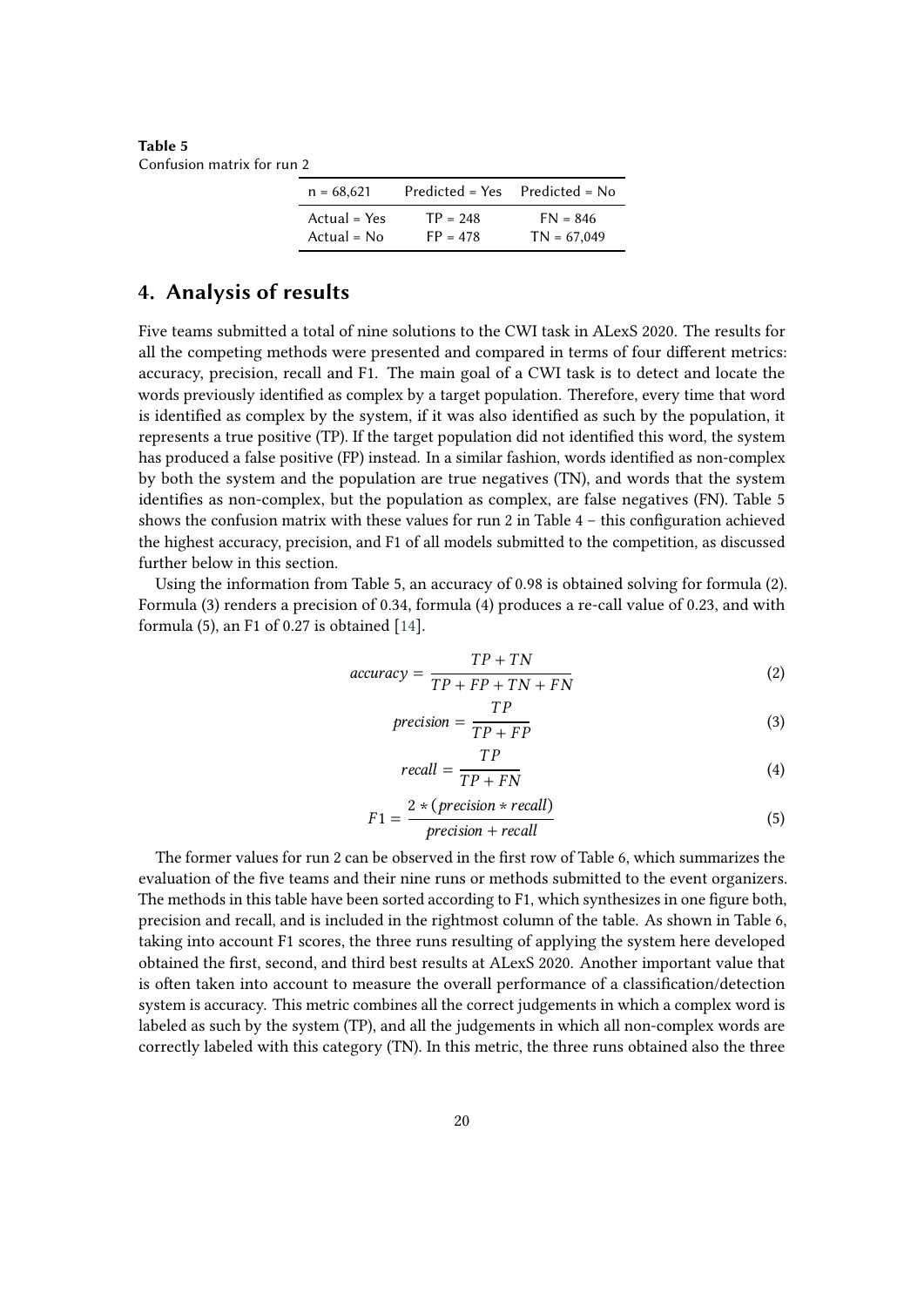| Participants and methods | Accuracy | Precision | Recall | F <sub>1</sub> |
|--------------------------|----------|-----------|--------|----------------|
| Rico-Sulayes, run 2      | 0.98     | 0.34      | 0.23   | 0.27           |
| Rico-Sulayes, run 1      | 0.98     | 0.33      | 0.22   | 0.26           |
| Rico-Sulayes, run 3      | 0.98     | 0.33      | 0.22   | 0.26           |
| AlexS 2020 Organizers    | 0.92     | 0.12      | 0.66   | 0.2            |
| Zotova, run 1, run 1     | 0.91     | 0.1       | 0.6    | 0.17           |
| Zotova, run 3, run 3     | 0.91     | 0.1       | 0.59   | 0.17           |
| Zotova, run 2, run 2     | 0.89     | 0.09      | 0.69   | 0.16           |
| Alarcón, run 1           | 0.9      | 0.09      | 0.67   | 0.16           |
| Zaharia, run 3           | 0.91     | 0.02      | 0.08   | 0.03           |

**Table 6** Results by 5 participants and 9 methods submitted to ALexS 2020

best scores. Table 6 also shows that the system configuration that produced run 2 achieved the highest precision score. It should also be mentioned that, regarding the system developed here, there is quite a room for improvement in terms of recall scores, as they are comparatively low.

#### **4.1. Conclusions and future work**

Despite the fact that there have been critiques against lexicon-based classification [\[4\]](#page-7-2), the figures reported in the last section show the potential of this technique, especially when it is used along its various possible extensions. One important observation about the system performance is the fact that it was aimed at retrieving only 723 tokens. When the golden standard was released, it became clear that the target words were actually types and not tokens. Along with this incorrect assumption in the design of the system, the final number of words used in the evaluation was 1,094. This number is the result of adding TP an TN in Table 5 (248+846=1,094). Given this final number of all true assignments, the 723 tokens targeted by the system resulted in a relatively low recall score. However, this also resulted in very competitive precision figures, as it has been shown in the former section. At the end, the system proved to be very robust in this kind of competition where no information was provided about the tagging process and the final golden standard format. This means that the system has a great potential to maintain its performance and deal with "in the wild conditions", to burrow a common term from the facial recognition community [\[15\]](#page-8-0) that refers to the testing of systems using non-controlled, unconstrained data collection techniques.

As the golden standard has been released, and in accordance with the suggestions of the reviewers, an analysis of the errors and a stratified evaluation of the system modules has been planned. This stratified evaluation should explore the contribution of the different modules: the general lexicon dictionary, its three extensions – proper names, verb conjugations, and specialized Internet-related lexicon –, the frequent n-grams, and the document-based normalized frequency filter. However, this analysis should require a much longer discussion than the one presented in the current article. Due to space constraints, and also because this discussion is beyond the current paper scope, an error analysis, a stratified evaluation, and some further improvement to the system are expected to appear in a future work currently under preparation.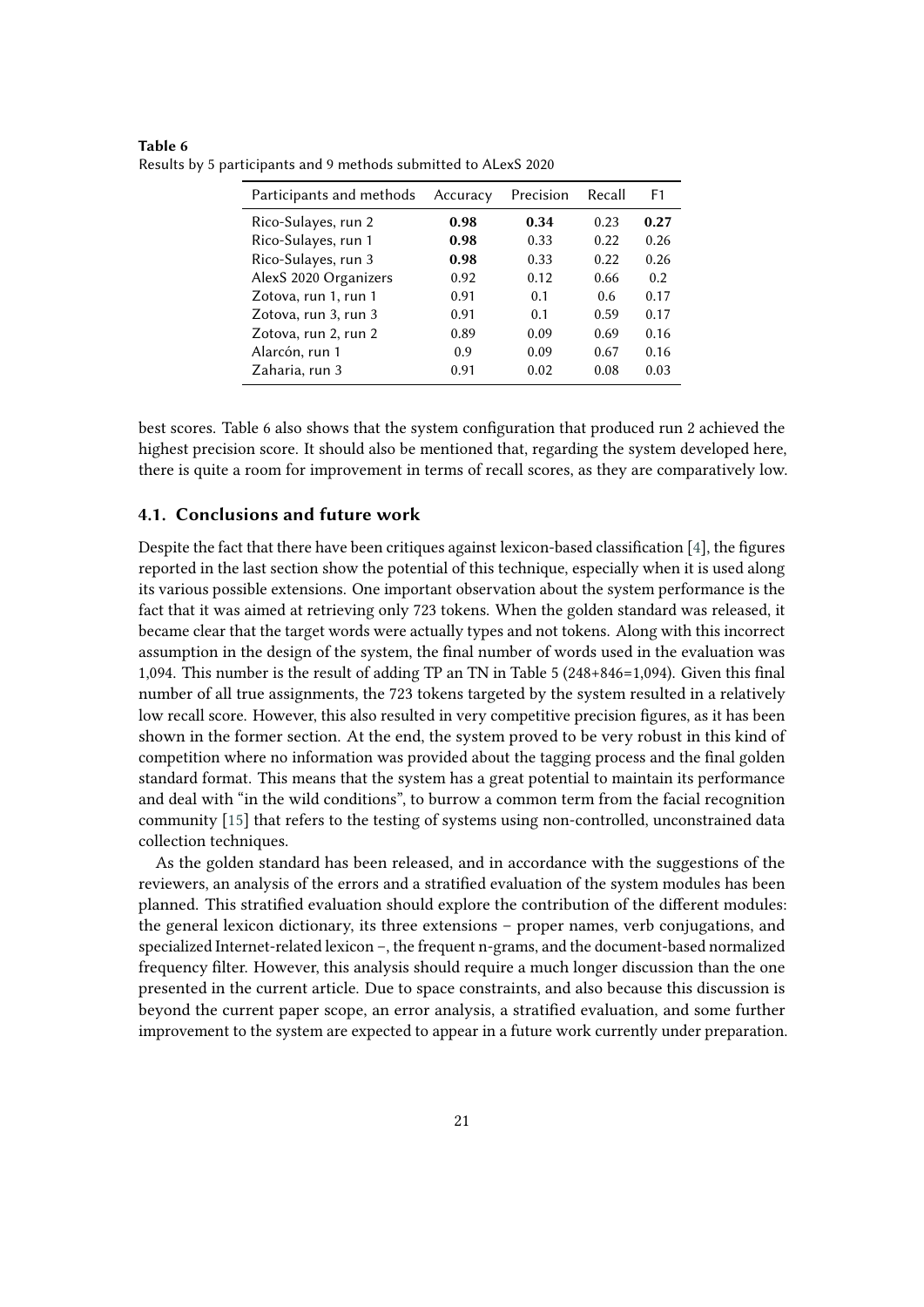## **Acknowledgments**

The development of the system presented in this article was carried out using equipment purchased with a grant from the Academic Dean's Office at Universidad de las Americas Puebla.

## **References**

- <span id="page-7-1"></span>[1] M. Shardlow, A comparison of techniques to automatically identify complex words., in: 51st Annual Meeting of the Association for Computational Linguistics Proceedings of the Student Research Workshop, Association for Computational Linguistics, Sofia, Bulgaria, 2013, pp. 103–109. URL: [https://www.aclweb.org/anthology/P13-3015.](https://www.aclweb.org/anthology/P13-3015)
- [2] G. Paetzold, L. Specia, SemEval 2016 task 11: Complex word identification, in: Proceedings of the 10th International Workshop on Semantic Evaluation (SemEval-2016), Association for Computational Linguistics, San Diego, California, 2016, pp. 560–569. URL: [https://www.](https://www.aclweb.org/anthology/S16-1085) [aclweb.org/anthology/S16-1085.](https://www.aclweb.org/anthology/S16-1085) doi:10.18653/v1/S16-1085.
- <span id="page-7-0"></span>[3] S. M. Yimam, C. Biemann, S. Malmasi, G. Paetzold, L. Specia, S. Štajner, A. Tack, M. Zampieri, A report on the complex word identification shared task 2018, in: Proceedings of the Thirteenth Workshop on Innovative Use of NLP for Building Educational Applications, Association for Computational Linguistics, New Orleans, Louisiana, 2018, pp. 66–78. URL: [https://www.aclweb.org/anthology/W18-0507.](https://www.aclweb.org/anthology/W18-0507) doi:10.18653/v1/W18-0507.
- <span id="page-7-2"></span>[4] J. Eisenstein, Unsupervised learning for lexicon-based classification, in: Proceedings of the Thirty-First AAAI Conference on Artificial Intelligence, AAAI'17, AAAI Press, 2017, p. 3188–3194.
- <span id="page-7-3"></span>[5] A. García, S. Gaines, M. T. Linaza, A lexicon based sentiment analysis retrieval system for tourism domain, e-Review of Tourism Research (eRTR) (2012) 35–38.
- <span id="page-7-4"></span>[6] A. Jurek-Loughrey, M. Mulvenna, Y. Bi, Improved lexicon-based sentiment analysis for social media analytics, Security Informatics 4 (2015). doi:10.1186/s13388-015-0024-x.
- <span id="page-7-5"></span>[7] J. Ortiz Zambrano, A. Montejo Ráez, Alexs 2020: Lexicon analysis task at sepln, in: Proceedings of the Iberian Languages Evaluation Forum (IberLEF-2020), CEUR-WS, Malaga, Spain, 2020.
- <span id="page-7-6"></span>[8] CREA homepage, 2020. URL: [http://corpus.rae.es/creanet.html.](http://corpus.rae.es/creanet.html)
- <span id="page-7-7"></span>[9] Glosario de redes sociales, 2020. URL: [https://rockcontent.com/es/blog/](https://rockcontent.com/es/blog/glosario-de-redes-sociales/) [glosario-de-redes-sociales/.](https://rockcontent.com/es/blog/glosario-de-redes-sociales/)
- <span id="page-7-8"></span>[10] Wikipedia, categoría: Nombres masculinos, 2020. URL: [https://es.wikipedia.org/wiki/](https://es.wikipedia.org/wiki/Categor%C3%ADa:Nombres_masculinos/) [Categor%C3%ADa:Nombres\\_masculinos/.](https://es.wikipedia.org/wiki/Categor%C3%ADa:Nombres_masculinos/)
- <span id="page-7-9"></span>[11] Wikipedia, categoría: Nombres femeninos, 2020. URL: [https://es.wikipedia.org/wiki/](https://es.wikipedia.org/wiki/Categor%C3%ADa:Nombres_femeninos/) [Categor%C3%ADa:Nombres\\_femeninos/.](https://es.wikipedia.org/wiki/Categor%C3%ADa:Nombres_femeninos/)
- <span id="page-7-10"></span>[12] Mongabay homepage, 2020. URL: [https://names.mongabay.com/.](https://names.mongabay.com/)
- <span id="page-7-11"></span>[13] DLE homepage, 2020. URL: [https://dle.rae.es/.](https://dle.rae.es/)
- <span id="page-7-12"></span>[14] I. Guyon, L. Sun-Hosoya, M. Boullé, H. J. Escalante, S. Escalera, Z. Liu, D. Jajetic, B. Ray, M. Saeed, M. Sebag, A. Statnikov, W.-W. Tu, E. Viegas, Analysis of the automl challenge series 2015–2018, in: F. Hutter, L. Kotthoff, J. Vanschoren (Eds.), Automated Machine Learning: Methods, Systems, Challenges, Springer International Pub-